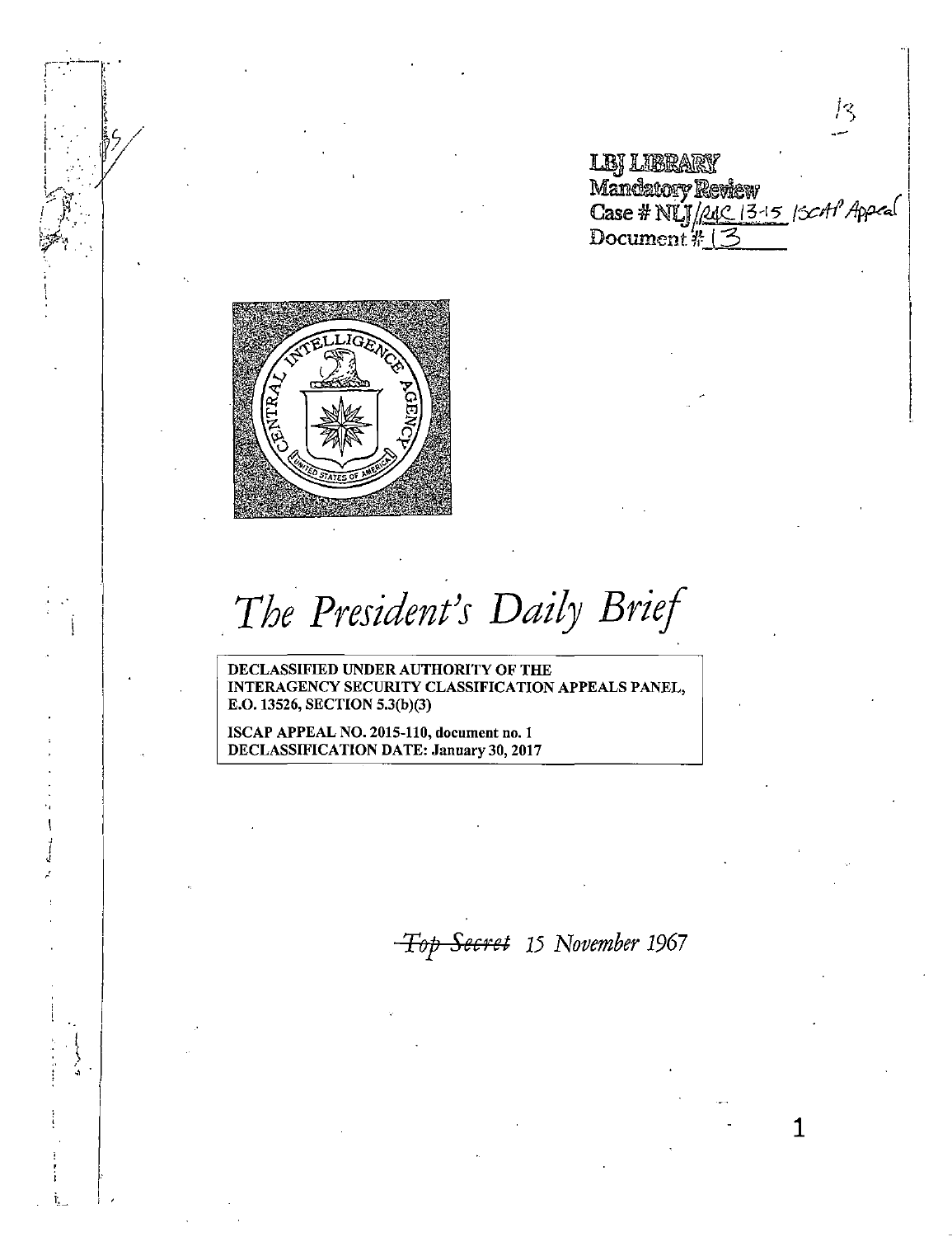TOP SECRET -  $\boxed{50X1, E.O.13526}$ 

DAILY BRIEF 15 NOVEMBER 1967

l. Syria The Soviets have tried--without much apparent success--to get the Syrians to behave more rationally.

> The British tell us the Soviet ambassador in Damascus called on the Syrian prime minister in. late September to caution against continued extremism. The Russian said Syria was only isolating herself from the other Arabs and provoking the Israelis..

Another report on what apparently was the same meeting states that the Soviet diplomat pointedly warned against Syrian-backed terrorist operations. According to this version, he said no one, including the'Soviet Union, would come to Syria's aid if the Israelis struck in retaliation for terrorist activities,..

Despite the Soviet approach, the terrorists continue their forays into Israeli-held territory.

2. Dominican Republic The political calm of the past six months is threatened by feuding between senior military officers.

> Some of Balaguer's military advisers have held talks with the political opposition, apparently with the President's blessing although their purpose is unclear. General Perez, who runs the armed forces, is most unhappy about this,· particularly as one of the presidential advisers is his archenemy, Colonel Nivar. Perez is now threatening to resign unless Balaguer fires ·Nivar.

Whichever way Balaguer moves, he ·'is going to displease one military faction or the other.

TOP SECRET -  $\boxed{50X1, E.O.13526}$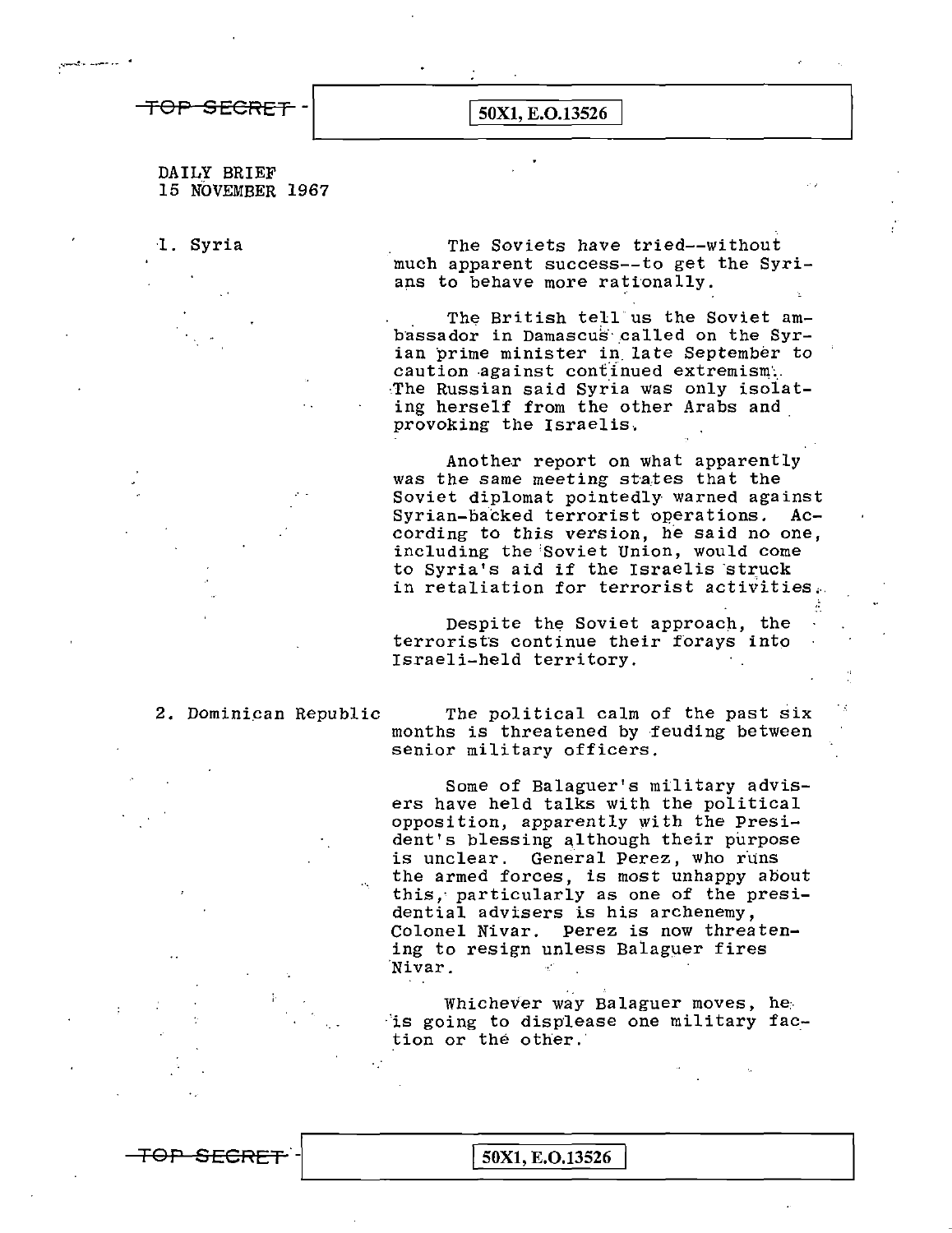50X1, E.O.13526

 $\bar{1}$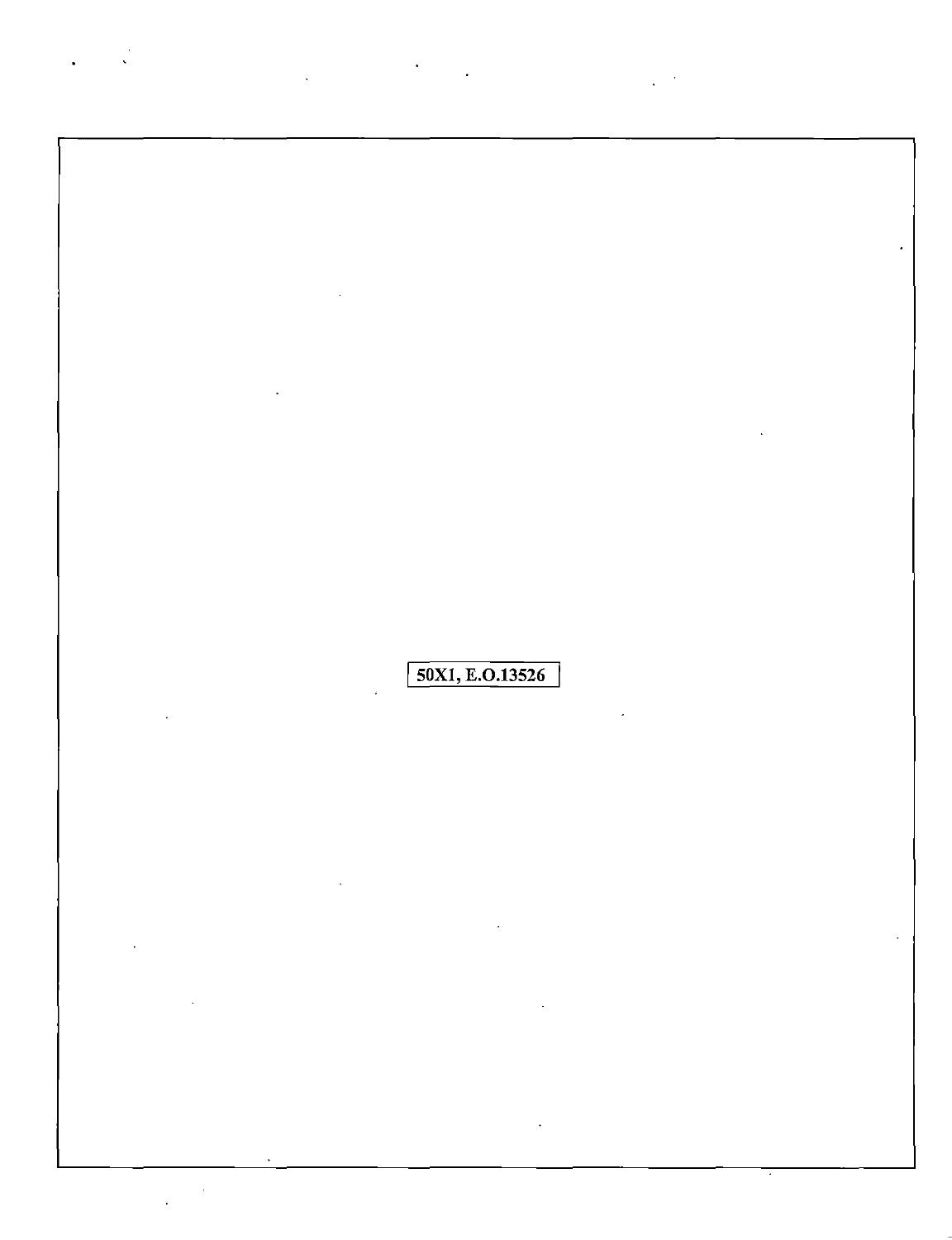| TOP SECRET | 50X1, E.O.13526 |  |
|------------|-----------------|--|

f

3. Communist China Brawling between rival Red Guards is increasing again despite government efforts to quash disorder. We have reports of street fights in Canton and serious outbreaks of violence in scattered parts of east China. Things are not as bad as they were last summer, but the regime is finding a Cultural Revolution harder to stop than to start.

4. United Nations Brazil has now taken a cut at a draft resolution on the Middle East. The text, which -may be tabled soon, calls for Israeli withdrawal from all occupied territory, but provides for demilitarized zones.

> The Brazilians think they have a good chance to get their resolution adopted. It would not be acceptable to Israel, however, because it goes too far on withdrawal and does not provide for direct negotiations between the Israelis and Arabs.

| 50X1, E.O.13526 |  |
|-----------------|--|
|                 |  |
|                 |  |

5. Soviet Union

**TOP SECRET -**<br> $\boxed{50X1, E.0.13526}$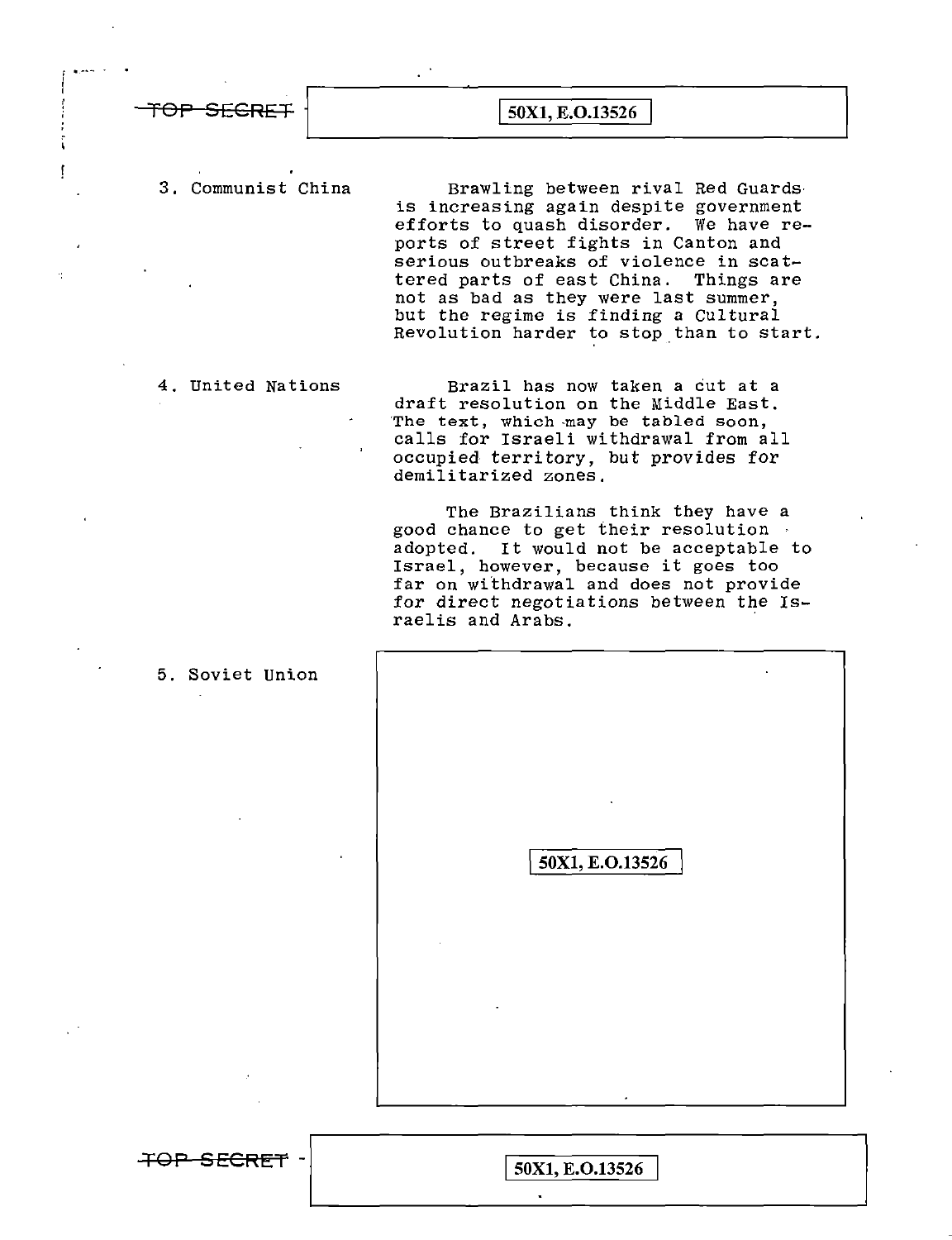$\sqrt{50X1, E.0.13526}$ **TOP SECRET** 330 mm

6, Soviet Union

'fOF" **SECRET** 

The missiles look like the one in the photo above, which first appeared in the Moscow parade last week.

We are still examining this missile to determine its operational charsite to descriming its operational emails the sites are clearly directed against China.

I**50Xl, E.0.13526**